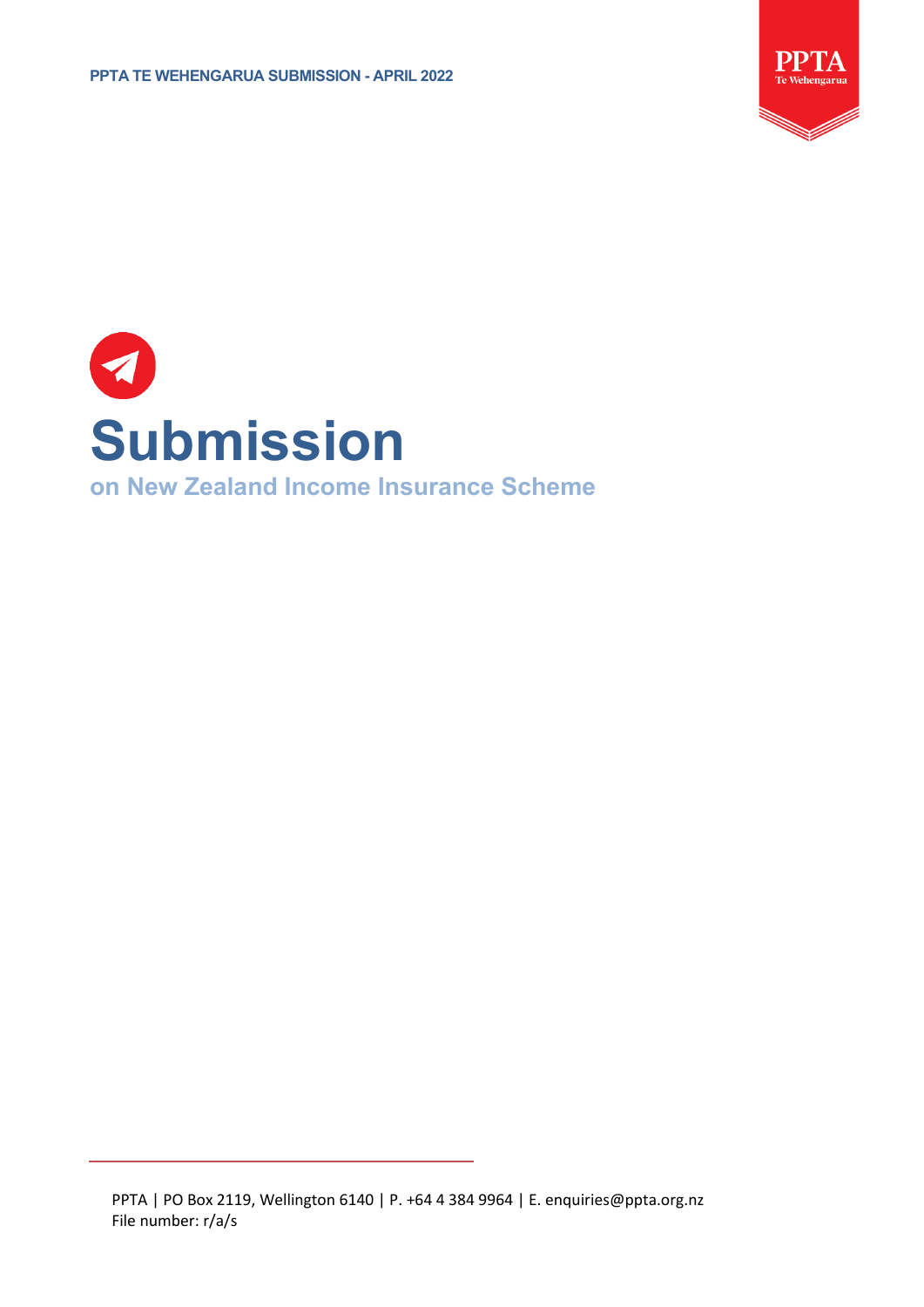### **About PPTA Te Wehengarua**

PPTA Te Wehengarua represents the majority of teachers engaged in secondary education in New Zealand, including secondary teachers, principals, and manual and technology teachers.

Under our constitution, all PPTA Te Wehengarua activity is guided by the following objectives:

- to advance the cause of education generally and of all phases of secondary and technical education in particular;
- to uphold and maintain the just claims of its members individually and collectively; and
- to affirm and advance Te Tiriti O Waitangi.

This submission is from the PPTA Te Wehengarua Executive and is on behalf of all of our members.

### **PPTA Te Wehengarua Supports NZIIS**

The Post Primary Teachers' Association Te Wehengarua (PPTA) supports the introduction of the New Zealand Income Insurance Scheme (NZIIS).

PPTA members are teachers subject to the rise and fall of the young adult population in their school catchment area, and the subsequent rise and fall of their school roll. During times of falling rolls, teachers can experience redundancy through a Curriculum and Pastoral Needs Analysis (CAPNA) process. Teachers and principals may also face redundancy from school mergers or closures and reorganisations. These are often distressing times for the entire school community, and particularly for the teachers who are made redundant. Teachers may also lose positions through medical retirement when serious illness or injury prevents them from doing a job that they love, and places them in uncertain financial territory.

PPTA members, like many New Zealanders at this time, are experiencing the economic impacts of a period of significant disruption during the pandemic. The underfunding of the education system meant that several hundred positions which were supported by foreign fee-paying income were placed at risk with the start of the pandemic. Other teachers have not faced redundancy and economic hardship that other industries have seen, but they have seen and felt these first hand in their classrooms, schools and communities. Teachers see the immediate impact on their students when a parent or caregiver loses their source of income.

The pandemic has also provided an increased awareness of the precarious nature of shortterm relief teaching work. These teachers were unable to work during lockdowns, and accordingly the government provided an emergency payment based on their average hours of work in the weeks preceding the lockdowns. PPTA is pleased to note that the NZIIS will cover these teachers as well. Short term relievers are an essential component of the education workforce.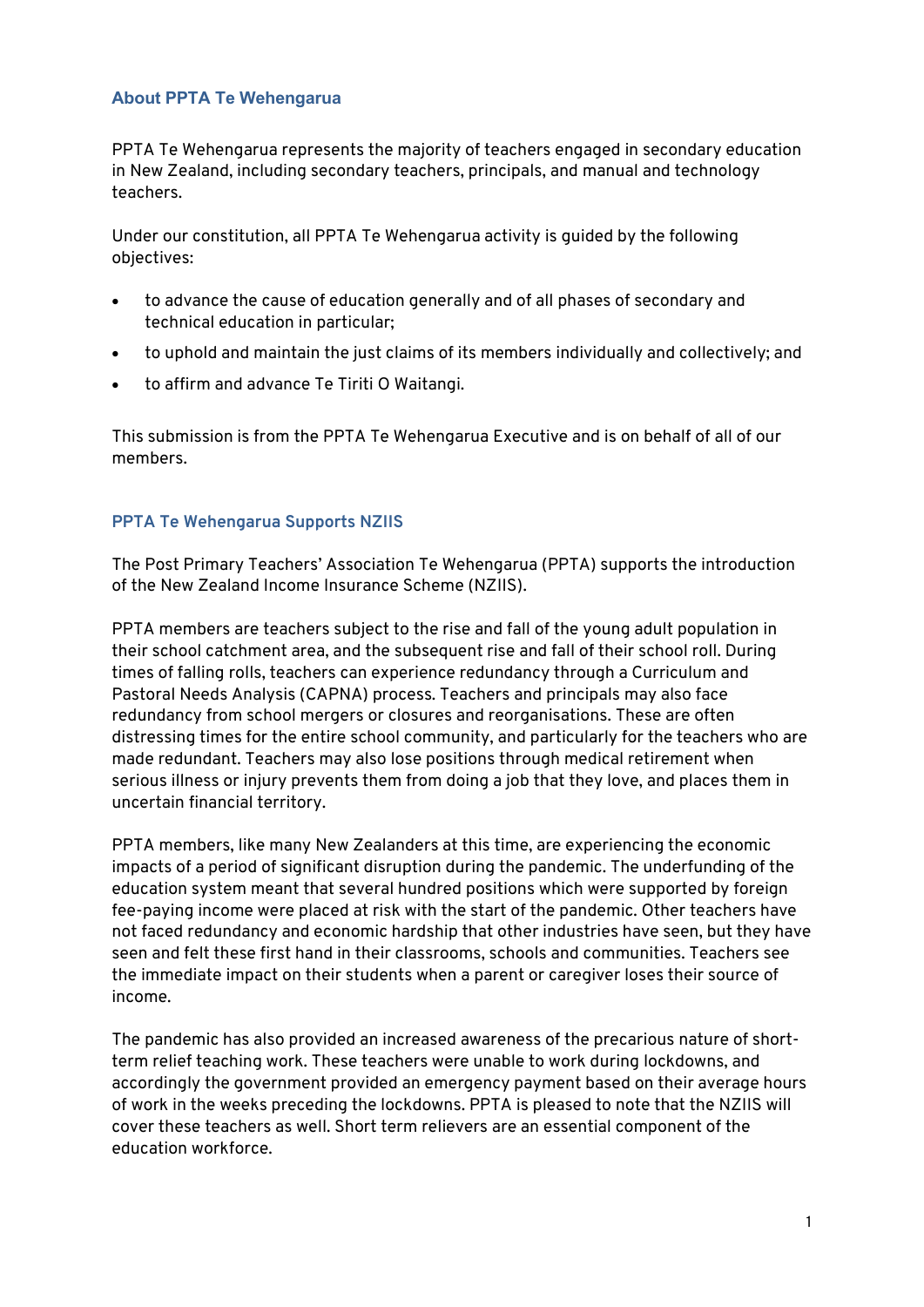Alongside this, PPTA members are union members. There are of course many motivations for union membership, but amongst them is a belief in the ability of collective action to improve conditions not only for themselves, but for the benefit of all. They understand, and value, a course of action that will benefit workers outside the teaching profession who are in need of an additional welfare mechanism to prevent wage scarring and the long term, sometimes intergenerational, effects that can have on quality of life. Our members are acutely aware that the students they teach today will tomorrow be part of the workforce and that many will face insecure employment and possible redundancy over the course of their employment.

While we support the introduction of an income insurance support scheme as a wider social and economic benefit across the whole workforce and recognise the benefits of greater income security to all families and workers, the next section of this submission will focus specifically on how we see the scheme impacting on the secondary teaching workforce.

### **How the scheme may interact with existing provisions in the Secondary Teachers' Collective Agreement**

The Secondary Teachers' Collective Agreement (STCA) provides for teachers facing redundancy and medical retirement. In many instances the provisions in the STCA are more than those proposed under the NZIIS. However, it is worth noting that teachers would be paying for the enhanced protections it provides in the same way that they pay for the additional protections provided by ACC over and above the sick leave provisions of the collective agreements.

The relevant sections of the STCA are:

### **3.11 Termination of employment**

Permanently appointed teachers must be given two months' notice of termination of employment at full pay or payment in lieu. This appears to exceed the minimum requirements of the scheme.

Teachers appointed on fixed term contracts may in some cases be given less than two months' notice of an early termination of their employment and the scheme seems likely to extend income protection for these more vulnerable education workers.

### **3.12 Medical retirement**

**Serious illness** – The STCA provides three options for teachers who are unable to continue to teach due to serious illness:

- a) A lump sum equivalent to 13 weeks' salary, plus one additional week for each year of service after 25 years, up to a total of 26 weeks.
- b) Remaining employed and on sick leave until their sick leave entitlement is used up.
- c) A lump sum equivalent to their sick leave entitlement.

As PPTA understands it, the NZIIS provisions would begin at the point that the teacher is no longer employed. In instances a) and c) teachers would receive their payment and then be eligible for the six months of income insurance under the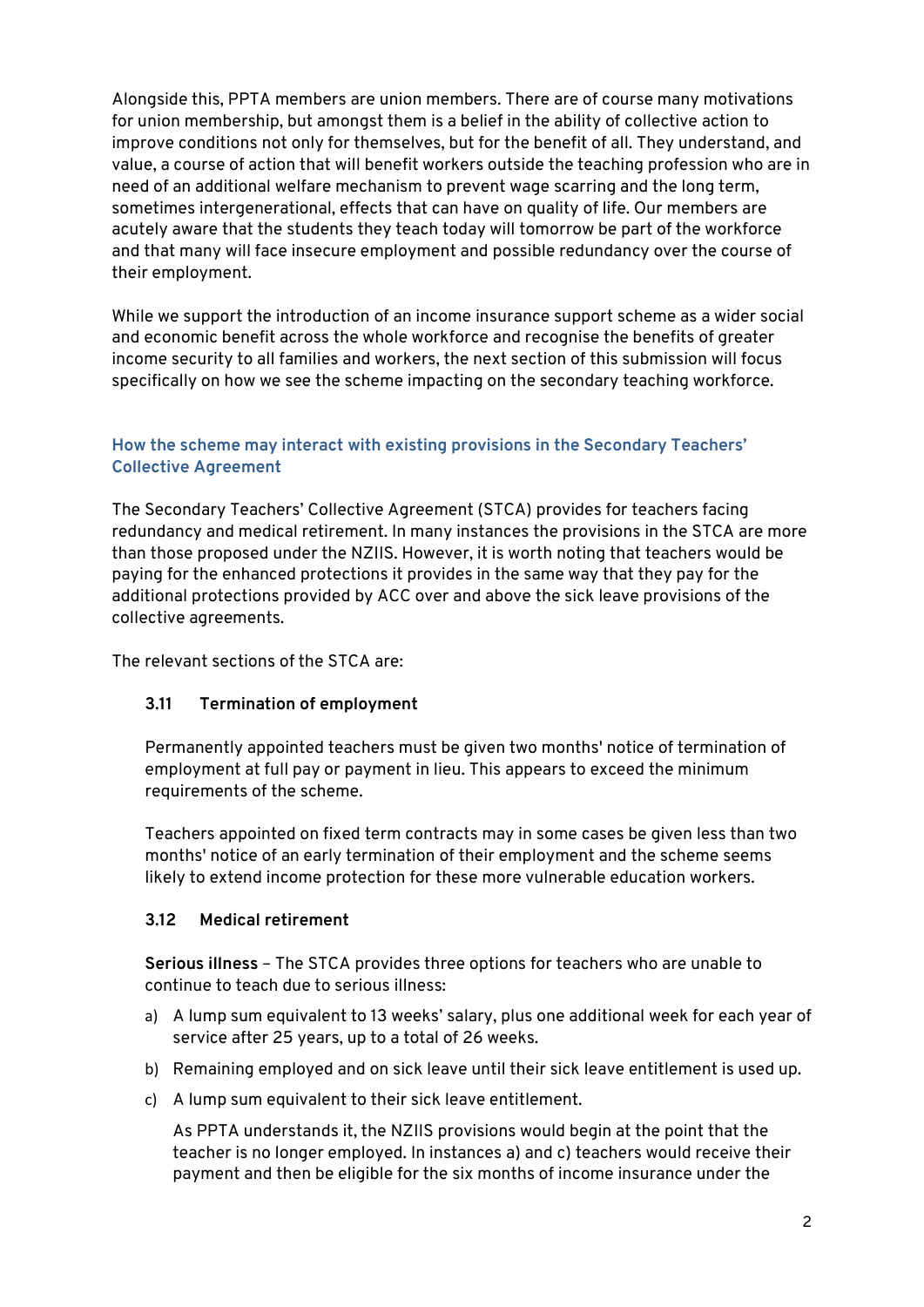scheme. Under instance b) the income insurance scheme would start at the point at which the teacher's sick leave has run out and their employment ends. In all three of these cases, this represents a significant benefit for teachers and schools. The benefit for teachers comes in terms of an additional period of financial stability when they are unable to continue working in schools or to give them time and opportunity to retrain and find alternative work where that is appropriate to their circumstances. For schools the provision gives security around when employment will end so that new permanent appointments can be made.

# **3.9 Surplus staffing processes (falling rolls, mergers, closures, reorganisations)**

This section of the STCA relates to redundancy options available to teachers when their position is disestablished and they are made redundant because of falling rolls or changes to the organisation of the school. When a teacher is made redundant there are options they can choose. The first two are lump sum pay-outs designed for those who will not return to the teaching workforce if made redundant.

It is worth adding that while these first two options might at first glance appear to incentivise teachers to volunteer for redundancy, take the payment, and then find another teacher position, this option comes with penalties. Anyone taking the options would lose their service credits and their accumulated sick leave is zeroed. In practice these provisions are used by teachers who are retiring or leaving the profession with no intention of returning.

# **a) Severance and long service payments**

These are pay-outs after a period of notice (7-23 weeks ordinary pay for teachers with fewer than 5 years teaching service, 25 or 30 weeks for those with more). Notice is given by 27 November that the position will be disestablished on the 27 January, to give a minimum of two months' notice. From 28 January the teacher is then briefly supernumerary and paid fortnightly at their normal salary rate until their severance or long service payment is made on 1 March.

In this case we understand that this is a redundancy benefit composed of a period of salary and a lump sum payment and that the income scheme would apply from the day the position is disestablished following the period of notice, i.e. 28 January, and that the scheme would apply to that in parallel with the redundancy payment which is a term of conditions in the collective agreement.

The next two options are designed to retain those made redundant within the teaching workforce.

- **b) Supernumerary** the teacher is notified their position is disestablished but they remain on full pay for up to 30 or 40 school weeks while looking for another teaching position.
- **c) Retraining** the teacher is notified their position is disestablished but they remain on full pay for 40 school weeks while studying in a programme that will increase their chances of returning to the teaching workforce.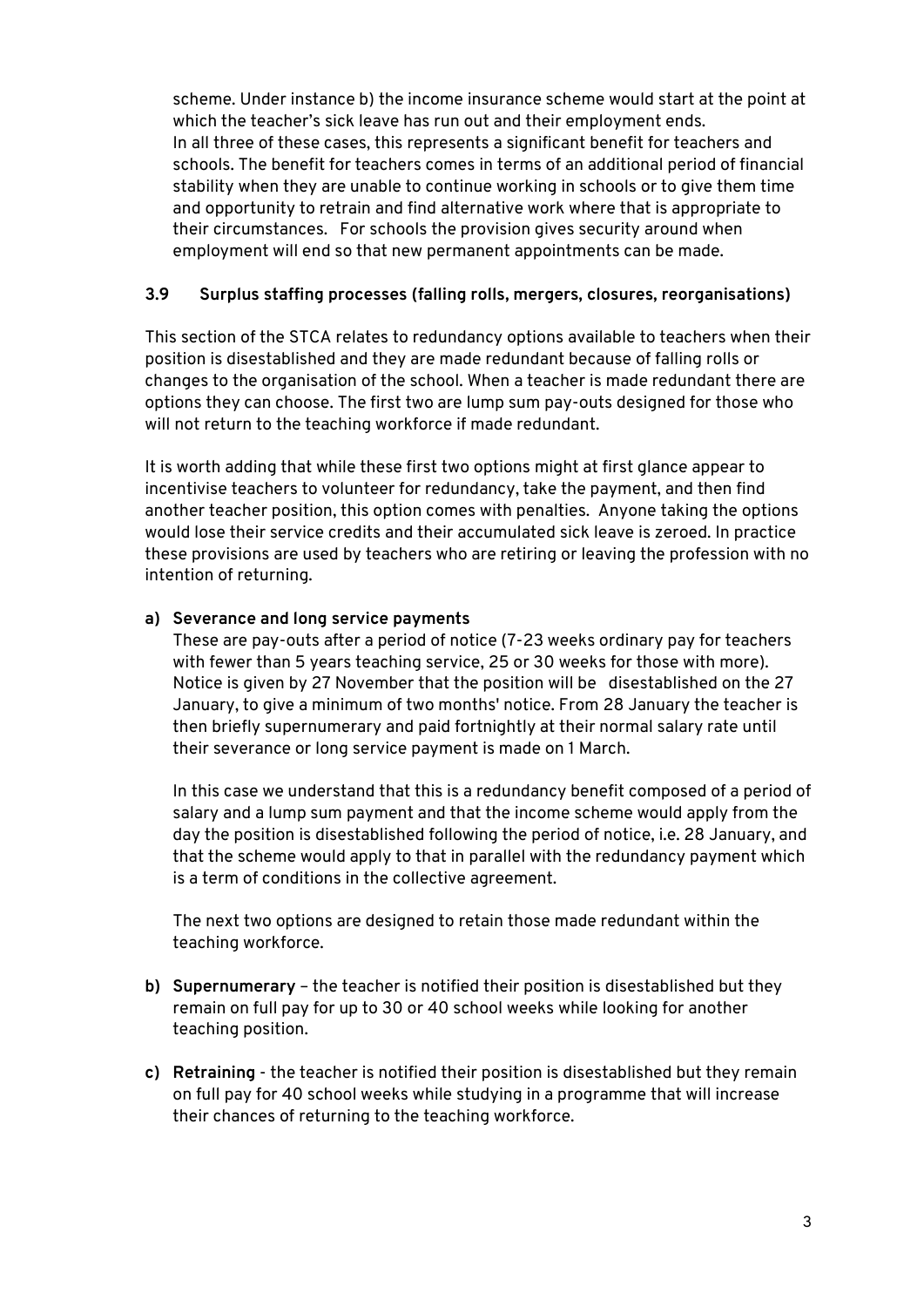Again, the teacher normally receives notice of disestablishment at the end of November and the position is disestablished at the end of January. The redundancy benefit of the collective agreement is that payment is made fortnightly at the normal salary rate for the disestablished position until the teacher finds a new position or is retrained and able to look for another position. If a suitable position is created in their previous employing school during the period covered by their payments they have a conditional right to (re)appointment to it.

In terms of the proposed scheme, it appears to us that the two key trigger points remain the notice of disestablishment and the stated date the position is disestablished. The collective agreement benefit of an extended period of payment is simply a form of redundancy pay which is agreed by the employer as a term of condition of employment, no different to a lump sum payment. We see that the intention of the scheme is that the social insurance payments would begin from the date the position is disestablished and (as insurance separate from existing arrangements and employment agreement benefits) payments under the scheme would be made from the date of disestablishment and for a time run in parallel with those made under the collective agreement.

In either scenario, the income insurance scheme provides additional support, over and above the provisions in the STCA.

# **Areas to consider**

While PPTA supports the income insurance proposal, there are areas where we think improvements could be made. In this section we consider again the wider workforce.

### **1. The length of payment eligibility**

The STCA provides for 30 – 40 weeks of provisions for teachers whose positions are disestablished. This equates to between three quarters of a school year, and the whole school year. This is because the aims of the STCA are similar to those of the NZIIS in that they seek to give teachers the best possible chance to find new employment, including retraining. For some teachers six months is not enough time for this, and nor is it likely to be so for many other workers who are genuinely seeking alternative work and/or undergoing retraining. With that in mind we would encourage that this scheme is extended for up to a full year, in order to fully achieve its goals.

### **2. Payments should not leave affected workers with less than minimum wage**

We believe that the payments should be to guarantee 80% of expected income, or minimum wage, whichever is higher.

A small number of people are employed fixed term on limited authorities to teach (LATT) because of a lack of trained and qualified teachers, particularly in remote and hard to staff schools. We are pleased that LATT holders, although always on fixed term contracts, would be eligible for the NZIIS. However, the first step of the untrained teacher scale is \$43,381 (as of July 2021). A LATT teacher receiving 80% of this salary would be receiving less than the minimum wage.